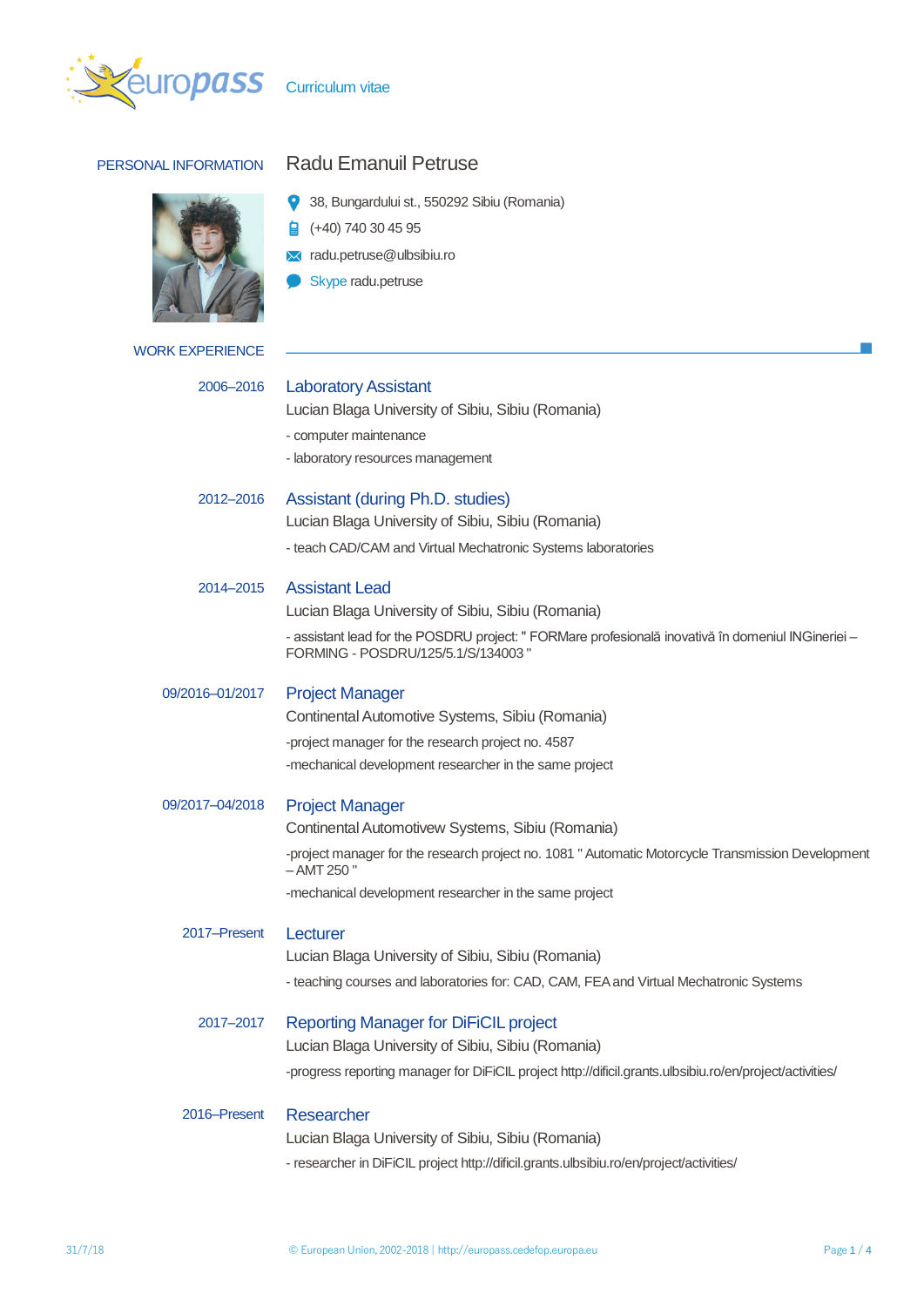EDUCATION AND TRAINING 2006–2010 Engineer Lucian Blaga university of Sibiu, Sibiu (Romania) Bachelor Degree in Mechanichal engineering 2010–2012 Dpl. Eng. Lucian Blaga University of Sibiu, Sibiu (Romania) Ms.C Digital Factory 2012–2016 Ph.D Lucian Blaga University of Sibiu, Sibiu (Romania) Ph.D. in Industrial Engineering. Thesis title: Augmented Reality Applications for the Design and Manufacture of Products PERSONAL SKILLS Mother tongue(s) Romanian Foreign language(s) The UNDERSTANDING CONSIDERED SPEAKING WRITING Listening | Reading | Spoken interaction | Spoken production English C2 C2 C1 C2 C2 German A2 A2 A1 A1 A1 Levels: A1 and A2: Basic user - B1 and B2: Independent user - C1 and C2: Proficient user [Common European Framework of Reference for Languages](http://europass.cedefop.europa.eu/en/resources/european-language-levels-cefr) Communication skills - good communication skills gained through my lecturing experience - participated and presented my research in international conferences Organisational / managerial skills - managerial expertise acquired as a project manager for two research projects. - organisational skills developed by tutoring students in different research activities - leadership abilities gained by coordinating multiple research teams Job-related skills - Assembly design in CATIA v5, v6, ProE/Creo and NX - Kinematics simulations in CATIA v5 and v6 - Computer Aided Manufacturing (CAM) in CATIA v5, v6 and NX 7.5 - CAD in CATIA v5, v6, ProE/Creo and NX - Sinumerik CNC operate/programming - Finite Element Analysis in ABAQUS and CATIA - Augmented Reality application development - Rapid Prototyping - Additive manufacturing - 3D scanning - Computer network management

- Web design (HTML)
- Software and Hardware maintenance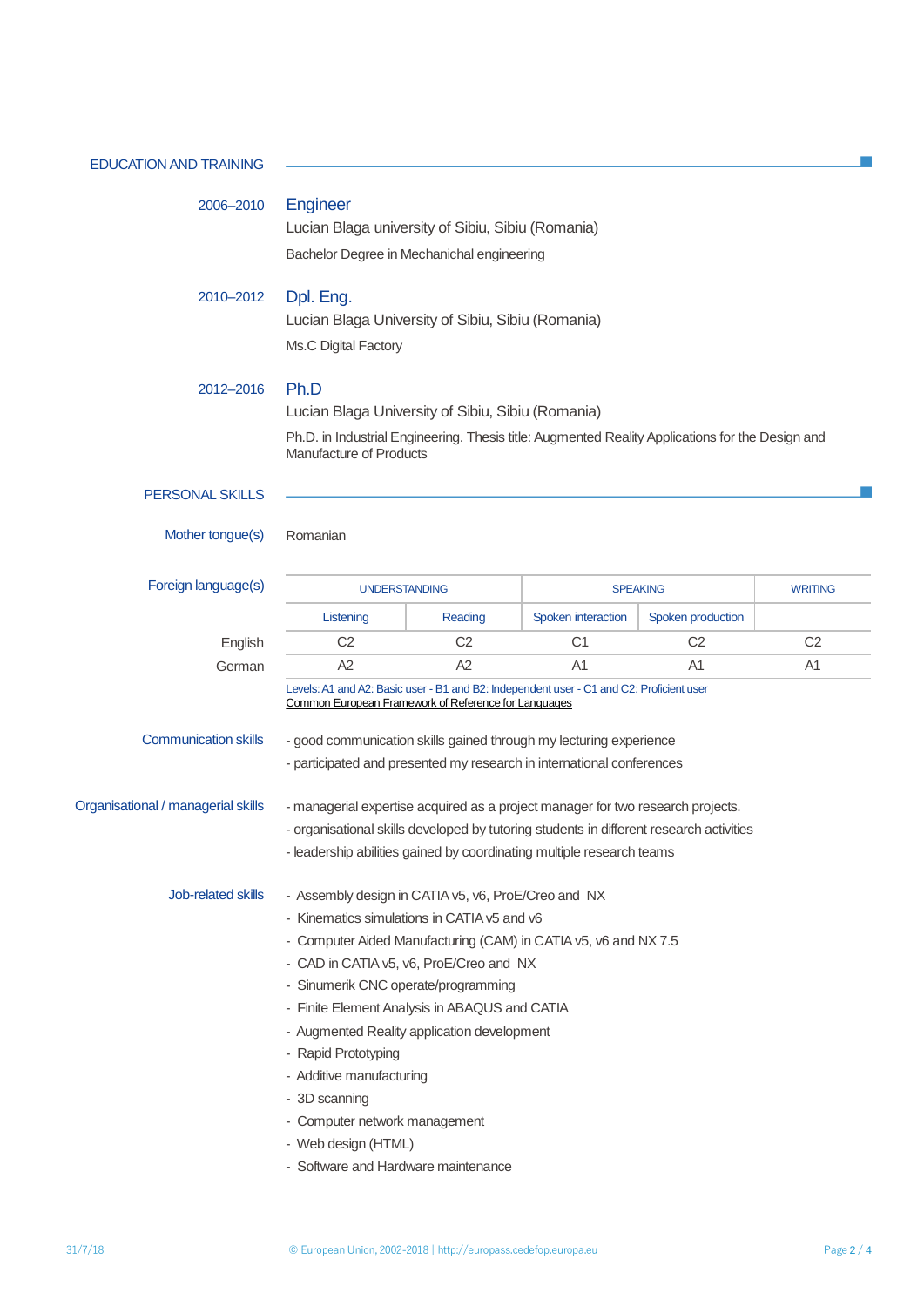

| <b>SELF-ASSESSMENT</b>           |                 |                     |                 |                    |  |
|----------------------------------|-----------------|---------------------|-----------------|--------------------|--|
| <b>Information</b><br>processing | Communication   | Content<br>creation | <b>Safety</b>   | Problem<br>solving |  |
| Proficient user                  | Proficient user | Proficient user     | Proficient user | Proficient user    |  |
|                                  |                 |                     |                 |                    |  |

Digital skills - [Self-assessment grid](http://europass.cedefop.europa.eu/en/resources/digital-competences)

#### Driving licence A, B

## ADDITIONAL INFORMATION

Publications 1. Ioan Bondrea, Radu Petruse "AUGMENTED REALITY APPLIED IN ASSEMBLY DESIGN" MTeM 2011 - The 10th International Conference Modern Technologies in Manufacturing 6-8 Octombrie 2011 Cluj-Napoca, Romania

> 2. Ioan Bondrea, Radu Petruse "AUGMENTED REALITY USED FOR QUALITY ASSURANCE IN ASSEMBLY PROCESSES" Modern Technologies, Quality and Innovation - New face of TMCR 24- 26 Mai 2012 Sinaia, Romania

3. Paul Dan Brîndasu, Radu Petruse, Daniela Cărutasu, Livia Dana Beju "PRODUCT LIFECYCLE MANAGEMENT FOR A MILITARY MAINTENANCE VEHICLE" Modern Technologies, Quality and Innovation - New face of TMCR 24-26 Mai 2012 Sinaia, Romania

4. Ioan Bondrea, Radu Petruse "AUGMENTED REALITY - AN IMPROVEMENT FOR COMPUTER INTEGRATED MANUFACTURING" 2012 International Conference on Manufacturing Engineering and Technology for Manufacturing Growth METMG 2012", San Diego, CA, USA

5. Ioan Bondrea, Radu Petruse "AUGMENTED REALITY IMPLEMENTED ON A FESTO ASSEMBLY LINE" Acta Universitatis Cibiniensis – Technical Series, Vol. LXIII Sibiu Romania

6. Andreea Angela ŞTEŢIU, Mihaela OLEKSIK, Valentin OLEKSIK, Radu PETRUSE, Mircea ŞTEŢIU "THE MINIMAL BURR DIMENSIONING OF TEETH PREPARATIONS TO BE RESTORED WITH BIOMATERIALS" Romanian Biotechnological Letters Vol. 18, No.3, 2013

7. Dan Paul BRINDASU, Livia Dana BEJU and Radu PETRUSE "DETERMINING THE LIMIT COEFFCIENT OF CIRCULAR HOLES' EDGES BENDING" Academic Journal of Manufacturing Engineering, vol. 11, issue 2/2013

8. Ioan Bondrea, Radu Petruse "DEVELOPMENT OF AN AUGMENTED REALITY AIDED CNC TRAINING SCENARIO" Internationat Engineering and Technology Education Conference IETEC 2013", 2013 Ho Chi Minh, Vietnam

9. Radu Petruse, Ioan Bondrea "AUGMENTED REALITY - A REVIEW ON TECHNOLOGY AND APPLICATIONS" Acta Universitatis Cibiniensis – Technical Series, Vol. LXIV pp 63-68 2014 Sibiu Romania

10. Petruse Radu, Batar Sergiu, Cojan Adela, Manitiu Ioan "APPLIED IMAGISTICS OF ISCHAEMIC HEART A SURVEY. FROM THE EPIDEMIOLOGY OF STABLE ANGINA IN ORDER TO BETTER PREVENT SUDDEN CARDIAC DEATH" Acta Universitatis Cibiniensis – Technical Series, Vol. LXIV pp 57-62 2014 Sibiu Romania

11. Andreea Angela ŞTEŢIU, Valentin OLEKSIK, Mircea ŞTEŢIU, Radu PETRUSE, Mihai BURLIBASA, Mihaela CERNUSCA-MITARIU, Ileana IONESCU "DIMENSIONING INITIAL PREPARATION FOR DENTALINCISAL RECONSTRUCTION WITH BIOMATERIALS" Romanian Biotechnological Letters Vol. 19, No.4, 2014

12. Radu Emanuil Petruse, Ioan Bondrea, Marco Sacco, Stefano Mottura "AUGMENTED REALITY AIDED 3D MODELLING" Periodical of Advanced Materials Research Vol. 1036 in 2014; Modern Technologies in Industrial Engineering II

13. Stefano Mottura, Marco Sacco, Radu Emanuil Petruse, "EXPERIENCING INFRASTRUCTURES SHARING FOR INTERNATIONAL RESEARCH ACTIVITIES" EuroVR 2014 Bremen Germany